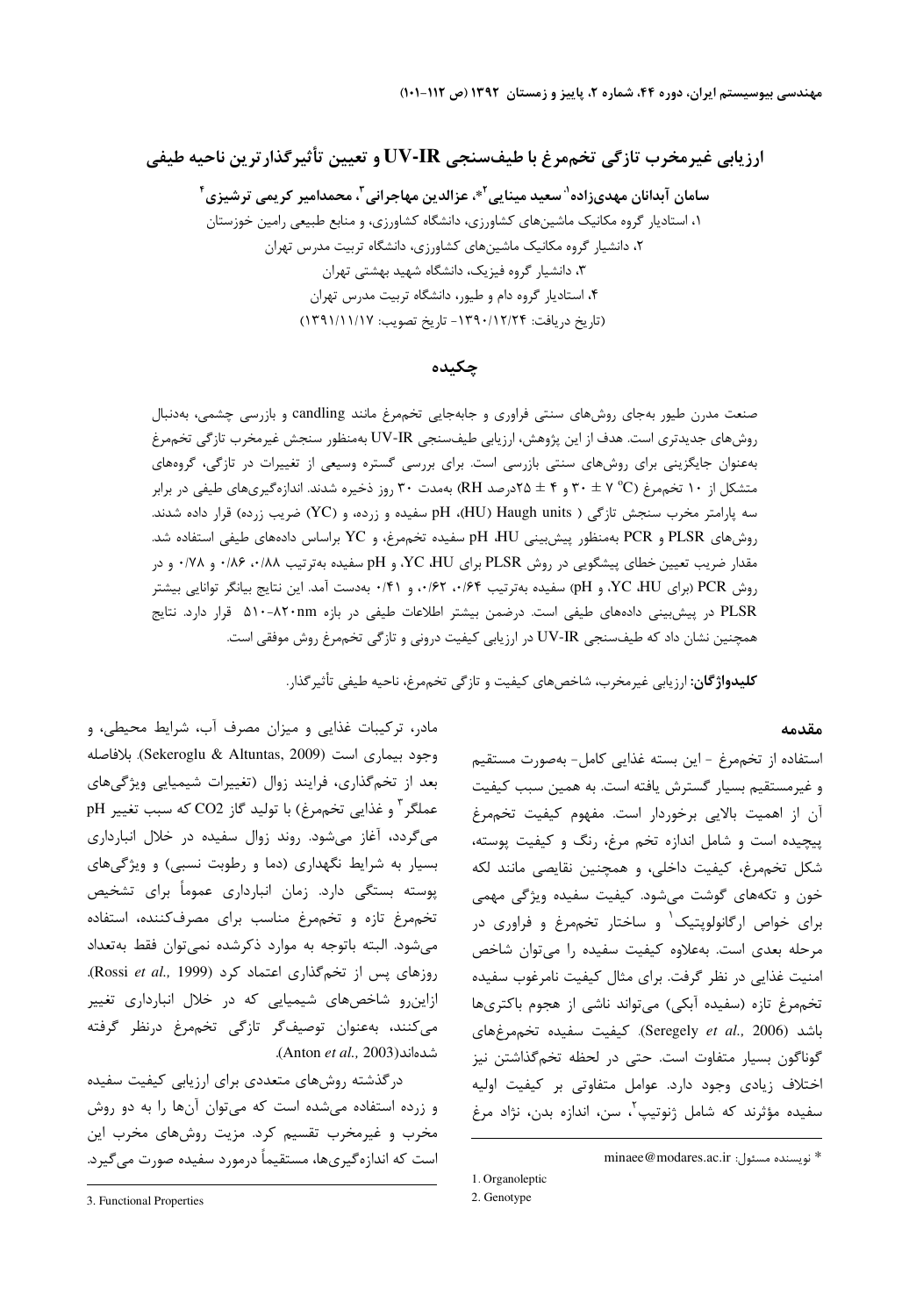البته تخممرغها بايد شكسته شوند، ازاين٫و، آزمايش براي تعداد محدودی از آنها امکان پذیر است. گستردهترین و مناسبترین روش ارزیابی سفیده Haugh unit (HU) است. HU براساس هر دو عامل وزن تخممرغ دستنخورده و ارتفاع سفيده تخممرغ شکستهشده است. در این روش زمانی که تخممرغ تازه روی سطحی صاف بادقت شکسته شود، زرده در مرکز با سفیده ضخیم احاطه میشود. اما درصورتیکه تخممرغ مانده شکسته شود، زرده معمولاً در وسط نیست و به سمتی متمایل است. درضمن سفیده نازکتر میشود که نتیجهاش گسترش ناحیه سفیده است که کاهش ارتفاع آن و متعاقباً کاهش HU را در پی دارد (Kemps et al., 2006). در روش غیرمخرب، ویژگیهای وابسته به سفیده و زرده در تخممرغ سالم` اندازهگیری میشود و این عمل روی خط تولید و بهصورت on-line برای همه تخممرغها بهكمك روشهاى متفاوت غيرمخرب مانند طیفسنجی امکان پذیر است. افزون بر آن کنترل کیفیت سفیده تضمینی برای کیفیت محصولات غذایی مرتبط با آن است .(Dutta et al., 2003)

### مقدمه

نخستین کاربرد روشهای نوری در تخممرغ، تشخیص لکه خون (متداول ترین نقص در تخم مرغ) بود و سادهترین روش استفادهشده بهصورت گسترده candling، است. ازجمله موارد دیگر کاربرد این روش، ارزیابی حرکت زرده است که بهعنوان شاخصی برای گرانروی سفیده در تخممرغ بهشمار میآید. به کمک این روش، Tsarenko (1973) با استفاده از -photo element و گالوانومتر، میتوان درجه قابلیت حرکت زرده را تخمین زد. در پژوهشی دیگر ,Lastinger & McLendon (1976) دریافتند که استفاده از خواص نور عبوری از تخممرغ (۸۰۰-۴۵۰nm) تشخیص ترک را درخلال آزمایش فشار هوا بیشتر آشکار می سازد. Narushin (1997) برخی از روش های غیرمخرب موجود را آزمایش کرد. نتایج تحقیق نشان داد که هدایت الکتریکی سفیده شاخصی برای تعیین کیفیت درونی تخممرغ است. .Campo et al (2000) از تغييرات اندازه محفظه هوا برای تخمین تازگی تخممرغ استفاده کردند. Schwagele et .al (2001) به كمك طيف سنجى NMR با وضوح پايين کیفیتسنجی درون تخممرغ را انجام دادند. در این روش، طیف سنجی در دو جهت طولی و عرضی صورت گرفت که آسایش جانبی ` در هفته اول انبارداری در تمام دماها بهصورت نمایی کاهش پیدا کرد. روشهای فوق خلاصهای از تکنیکهای غیرمخرب بهمنظور ارزیابی کیفیت سفیده بودهاند، اگرچه این

1. Intact Egg

روشها، سريع و دقيق نيستند.

به كارگيرى طيف سنجى مرئى فروسرخ (Vis-IR)، توانايي بالایی برای بهدستآوردن اطلاعاتی درباره اجزای شیمیایی محصولات دارد. از این روش طیفسنجی برای اندازهگیریهای فوري بهمنظور تعيين كيفيت محصولات گوناگون كشاورزي هم در مقیاس آزمایشگاهی و هم در فراوری on-line استفاده شده است. ازآن جمله می توان به طیفسنجی NIR و تصویربرداری Wang & Paliwal, برای سنجش کیفیت و ایمنی مواد غذایی (2007)، اندازهگیری برخی از ویژگیهای فیزیکی میوهها مانند سختی (Lu et al., 2006; Ariana et al., 2006)، و ویژگیهای (Moons et al., 2000; Park محلول ) اشاره كرد. باوجود تحقيقات كسترده در زمينه et al., 2003) محصولات باغی، بهکارگیری این روشها در ارزیابی کیفیت تخممرغ محدود است. استفاده از طیفسنجی NIR برای تعیین تازگی تخممرغ بەوسیلە Norris (1996) مطالعه شد. در این تحقیق زمان انبارداری تخممرغ به چند ساعت محدود شده است. Schmilovitch et al. (2002) طيف عبوري NIR (۱۱۰۰-۲۵۰۰nm) را در تخمهرغ اندازهگیری کردند. نتایج تحقیق نشان داد که مدت نگهداری (تعداد روز بعد از تخمگذاری)، اندازه محفظه هوا، و کاهش وزن را میتوان بهخوبی با NIR اندازهگیری کرد (R<sup>2</sup>>0.9. این ضریب تعیین بالاست، ولی به تخممرغی خاص ارتباط ندارد و به میانگین گروهها اختصاص دارد. Bamelis (2003) عبور طيف مرئي را در تخمهرغها اندازهگیری و تغییرات بزرگی میان طیفهای تک تخم مرغها در دستهها مشاهده کرد. این تغییرات هم وابسته به ویژگیهای درونی و ویژگیهای پوسته گزارش شد. پتانسیل طیف مرئیـ فروسرخ عبوری بهمنظور ارزیابی تازگی تخممرغ و خواص کیفی سفیده در مطالعات گوناگونی بررسی شده است (Kemps et al., 2006; Liu et al., 2007). اما، وجود مقدار زیادی آب در تخممرغ در این طیفسنجی محدودیت بزرگی در تعبیر مولکولهای اطراف زرده و سفیده بهشمار میآیند. یقیناً، میزان آب زیاد موجود در تخممرغ بهطور عمدهای در میزان پراکنش نور و تداخل میان جذب باند آب و ناحیهای که ویژگیهای طیفی مهم از دیگر اجزای شیمیایی دارد، مؤثر است (Williams & Norris 2001)

هدف از این پژوهش بررسی چگونگی ارتباط میان طیف عبوری در محدوده (۱۱۰۰nm-۱۱۰۰nm) و پارامترهای شیمیایی مخرب برای تخممرغ سالم و پیشگویی تازگی آن است. در این روش میان اندازهگیریهای غیرمخرب طیفی با ۳ پارامتر مخرب متداول برای سنجش تازگی یعنی pH ،HU سفیده تخممرغ، و

<sup>2 .</sup>Transversal Relaxation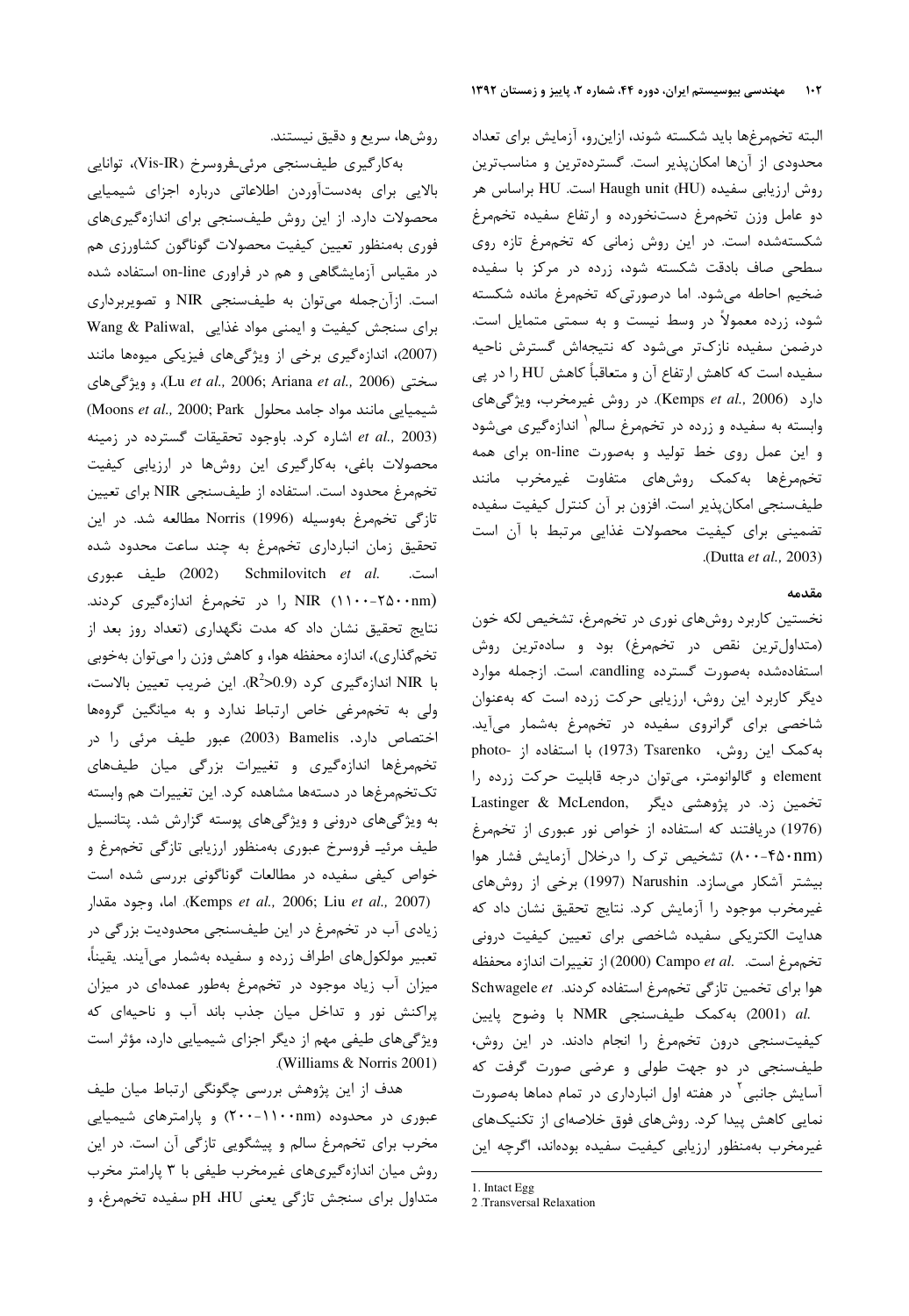ضریب زرده، ارتباط برقرار میگردد. با این تفاوت که در تحقیقات گذشته یا تخممرغها شکسته میشدند که روشی  $\mu$ زا نیست (Karoui *et al.*, 2006 a, b) مناسب نیست آماری مانند رگسیونی خطی بادقت بسیار پایین استفاده میشد (Liu et al., 2007).

# مواد و روشها

# بررسى كيفيت تخممرغ

برای این منظور ۱۰۰ عدد تخممرغ در دمای C° ۲۰ ± ۲ و رطوبت ۴ ± ۲۵ درصد نگهداری در روزهای ۰، ۴، ۷، ۱۰، ۱۳، ١۶، ١٩، ٢١، ٢٥، ٢٩ آزمايش شدند. اين شرايط مشابه وضعيت نگهداری تخممرغ در ایران درطول دوره تابستان است. هر روز ١٠ نمونه بعد از طيفسنجي، كه شرح آن خواهد آمد، تحت آزمايش مخرب قرار گرفتند. وزن تخممرغ، ضخامت، و مقاومت پوسته بهعنوان سه فاكتور كيفيت خارجى تخم مرغ و pH JH سفیده و زرده، و YC بهعنوان فاکتورهای کیفیت درونی تخممرغ تعيين شد.

# بررسى كيفيت محتويات تخممرغ

برای بیان کیفیت درونی از pH ،HU سفیده و زرده، و ضریب زرده<sup>۱</sup> (رابطه ۱) استفاده شد. شاخص HU تا روز شانزدهم پس از انبارمانی با دستگاه Model 5200-Japan) egg multi tester) اندازهگیری شد. در روز نوزدهم سفیده ضخیم بسیار رقیق شد، بهگونهای که دستگاه egg multi tester دیگر قادر به خواندن مقدارHU نبود. درنتيجه از رابطه ٢ براى محاسبه استفاده گر دید.

(رابطه ١) Yolk Coefficient= $\binom{Yolk \ weight}{Yolk \ height} \times 100$ 

Haugh Unit=100log(H-1.7W0.37+7.6) (ر ابطه ٢)

که در آن H ارتفاع سفیده و W وزن تخممرغ است. دستگاه Metrohm (827 pH Lab, UK) با دقت ١درصد برای اندازهگیری pH نمونهها به کار گرفته شد.

اندازه گیری کیفیت خارجی تخم مرغ برای تعیین ضخامت پوسته از دستگاه ضخامتسنج فراصوتی استفاده شد (Echometer 1061-Japan). برای این منظور بەدليل اختلاف ضخامت بين قسمتھاي گوناگون پوسته، چهار قسمت پوسته (دو انتها و دو قسمت وسط) اندازهگیری شد و

میانگین بهدستآمده، ثبت گردید. برای تعیین استحکام پوسته، از دستگاه تعیین نیروسنج [Force Gauge model II] (Robotmation - Japan استفاده گردید.

# طيفسنجى UV-IR

USB2000 Fiber Optic (مدل UV-IR دستگاه طیفسنج USB2000 Fiber Optic Spectrometer ساخت شرکت Ocean Optics) برای بهدست آوردن طيفهاى UV-IR استفاده شد. شكل ١ سامانه استفادهشده برای اندازهگیری طیف عبوری را نشان میدهد. تخم مرغ روى حلقهاى اسفنجى درمقابل منبع نور (halogen) lamp, Osram HLX 64 635, 150W) قرار می گیرد. فیبر نوری زیر تخممرغ جایگزین میشود، نور عبوری از آن را به طیفسنج انتقال میدهد. از این طریق، فقط نور عبوری از درون تخممرغ به آشکارساز زیر تخممرغ می رسد. طیف سنج دارای طول موج ۲۰۰-۱۱۰۰nm با دقت در حد نانومتر است. بهمنظور جلوگیری از بهاشباع رسیدن طیفسنج از دیمر برای تنظیم شدت لامپ استفاده شد. زمان اندازهگیری ۲۵۰ms و طول موج بهدستآمده میانگینی از ۵ تکرار است. بهمنظور تعیین بهتر کیفیت داخلی جسم مرجع، پوسته تخممرغ درنظر گرفته شد و بعد از هر اندازهگیری طیفهای بهدستآمده از طیف عبوری پوسته تفریق گردید که این عمل سبب بهدستآوردن پیکهای تیزتر با بزرگی بیشتر شد.



شكل۱. سامانه طيفسنجي تخممرغ

### عملیات ریاضی روی دادهها

به منظور تصحیح دادههای طیفسنجی تغییر مقیاس و جابهجاشدگی از تصحیح پراکندگی فزاینده<sup>۲</sup> (MSC) (Osborne et al., 1993)، تغییرات در تخممرغ بهسبب تفاوت

<sup>1.</sup> Yolk Coefficient (YC)

<sup>2.</sup> Multiplicative Scatter Correction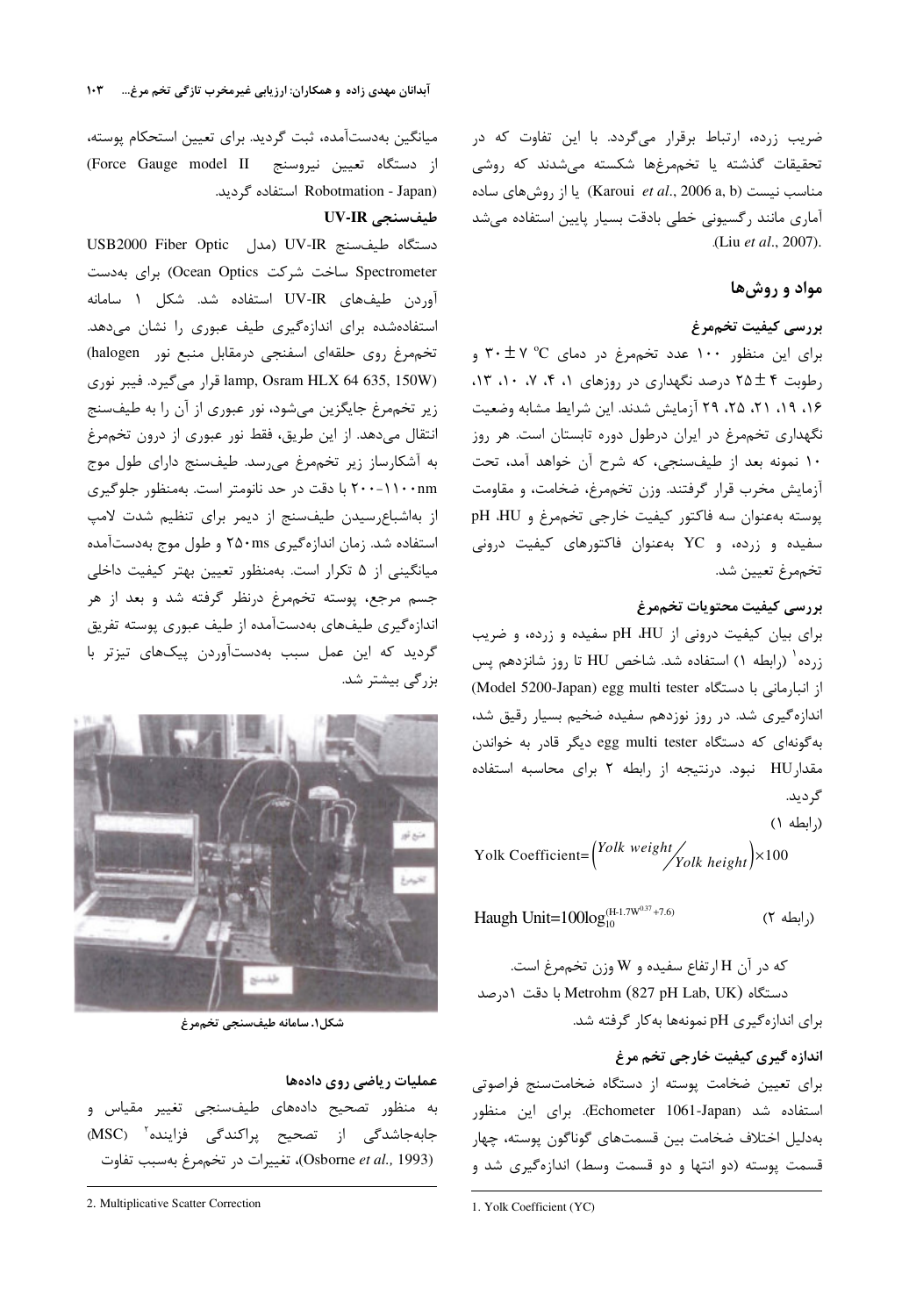| MS          |                                      |                                   |                     |                                              |                                        |               |             |  |  |  |
|-------------|--------------------------------------|-----------------------------------|---------------------|----------------------------------------------|----------------------------------------|---------------|-------------|--|--|--|
| ارتفاع زرده | وزن زرده                             | وزن کل                            | HU                  | pH سفيده                                     | pH زرده                                | درجه<br>أزادى | اثر اصلی    |  |  |  |
| **<br>۳۶۱۱  | $\mathbf{r}/v\mathbf{s}^{\text{ns}}$ | $\lambda/\lambda$ ۶ <sup>ns</sup> | **<br>15A1/1        | **<br>$\cdot$ / $\uparrow \uparrow \uparrow$ | $\cdot$ / $\cdot$ $\vee$ <sup>ns</sup> |               |             |  |  |  |
|             |                                      |                                   | مقاومت پوسته        | ضخامت پوسته                                  | YC                                     |               | مدت نگهداری |  |  |  |
|             |                                      |                                   | $Y/Y$ <sup>ns</sup> | $\cdot$ / $\Lambda$ <sup>ns</sup>            | 15577                                  |               |             |  |  |  |

جدول١. نتايج تجزيه واريانس ويژگىهاى كيفى تخممرغ

\*\* در سطح احتمال ۱درصد و \* در سطح ۵درصد معنیدار است. ns معنیدار نیست.

| YC                                                     | <b>HU</b>                                                        | pH سفیده                   | زمان نگهداری |
|--------------------------------------------------------|------------------------------------------------------------------|----------------------------|--------------|
| 91/88a                                                 | $Y\Delta/Y^a$                                                    | $9/\cdot V^e$              |              |
| $Y9/F1$ <sup>b</sup>                                   | $f\Lambda/\Upsilon$ <sup>b</sup>                                 | $9/8r^d$                   | ۴            |
| $VT/Y\Delta$ <sup>b</sup>                              | f(f)                                                             | 9/9.                       | ٧            |
| $\Delta\lambda/V \cdot$ <sup>c</sup>                   | $FT/AY$ <sup>b</sup>                                             | 9/60                       | ۱۰           |
| $\Delta\lambda/\lambda^c$                              | $\mathbf{Y}$ $\mathbf{Y}$ $\mathbf{X}$ $\mathbf{X}$ $\mathbf{X}$ | $9/17^a$                   | ۱۳           |
| $\mathfrak{f}\mathfrak{f}/\mathfrak{f}$ . <sup>d</sup> | $Y9/Y0^c$                                                        | ۹/۶۶ $^{\rm bc}$           | ۱۶           |
| $f\gamma/\gamma \epsilon^d$                            | $\mathsf{Y} \mathsf{Y} / \mathsf{Y} \mathsf{Y}^c$                | $9/8\lambda$ <sup>ab</sup> | ۱۹           |

جدول ۲. بررسی اثر زمان نگهداری بر pH سفیده، HU و YC براساس آزمون چنددامنهای دانکن (۵+/0=0)

ور اندازه و ویژگیهای پوسته SNV (Dhanoa *et al.*, 1994) و کاهش دادههای طیفی و استخراج مؤلفههای تحلیل از (Haykin, 1999; Hu & Hwang, 2001) مؤلفههای اصلی استفاده گردید.

# نتايج و بحث

طیفسنجی و آزمونهای مخرب تا روز شانزدهم پس از انبارمانی ادامه یافتند. در روز نوزدهم سفیده ضخیم بسیار رقیق شد بهگونهای که دستگاه egg multi tester دیگر قادر به خواندن Haugh Unit (HU) نبود. درضمن ضخامت غشای نگهدارنده زرده بسیار نازک و حساس شده بود و هنگام شکستن تخم مرغها حتى با دقت بسيار، بهراحتى از هم مى گسست. اين پدیده باتوجه به جذب آب بهوسیله زرده و ضعیفشدن غشای آن بهدلیل افزایش pH تفسیرشدنی است (Heath, 1975). ازاین رو برای اندازهگیری HU از کولیس استفاده شد و با به كاركيرى رابطه ٢ مقدار آن محاسبه كرديد (AOAC, 1996). در روز بیستودوم فقط ٢ عدد از تخممرغها پس از شکستن، حالت خود را حفظ کردند و زرده و سفیده آنها با یکدیگر مخلوط نشد. روز بیستوپنجم اولاً بهدلیل زوال بیش از حد تخم مرغها و رقیق شدن سفیده و ثانیاً بهدلیل ترکیدگی زرده اندازه گیری ضخامت سفیده غیرممکن بود. درنتیجه بهناچار اندازه گیریها در این روز متوقف و گزارشات و تحلیلها فقط تا روز نوزدهم پس از انبارداری ارائه گردید.

براساس تجزیه واریانس و مقایسه میانگین دادههای بهدستآمده از آزمونهای مخرب مشخص گردید که pH سفیده، ارتفاع زرده، شاخص های HU و YC بهصورت معنی داری با زمان تغییر میکنند (جدول ۱). درنتیجه این پارامترها را میتوان بهطور مؤثر در بررسیهای غیرمخرب استفاده کرد.

همان گونه که در جدول (۲) مشخص است، روز اول انبارمانی برای هر ۳ شاخص (pH سفیده، HU، و YC) شرایط ویژهای داشت و دارای اختلاف معنیداری در مقایسه با سایر روزها است (P < 0.05). و بقيه كيفيت تخم مرغها روزهاي ۴، ۷، و ۱۰ گروه ۲ و روزهای ۱۳، ۱۶، و ۱۹ گروه ۳ را تشکیل می دهند که بهترتیب گروه کم کیفیت و بی کیفیت خوانده مىشوند.

نمودارهای شکل ۲۵ و ۲b تغییرات pH در زرده و سفیده را برحسب انبارمانی نشان میدهند. باتوجه به نوسانات pH در زرده و ثابت $\ell$ ردیدن آن در سفیده، HU و YC تأثیرپذیرترین پارامترها در انبارمانی تخممرغ بهشمار میآیند. درنتیجه بیشتر تحلیلهای دادههای طیفی به این دو پارامتر بستگی دارد.

طیفهای عبوری در ناحیه ۴۵۰nm-۲۰۰ و همچنین از ۹۰۰–۱۱۰۰nm بهدلیل وجود نویز شدید، در تجزیه و تحلیلها استفاده نشدند. پس از نرمالسازی دادهها با مقدار بیشینه و میانگین گیری ۱۰ نمونه در هر روز تا روز نوزدهم، طیف نمونهها بەصورت شكل ۳ درآمد.

<sup>1.</sup> Standard Normal Variate.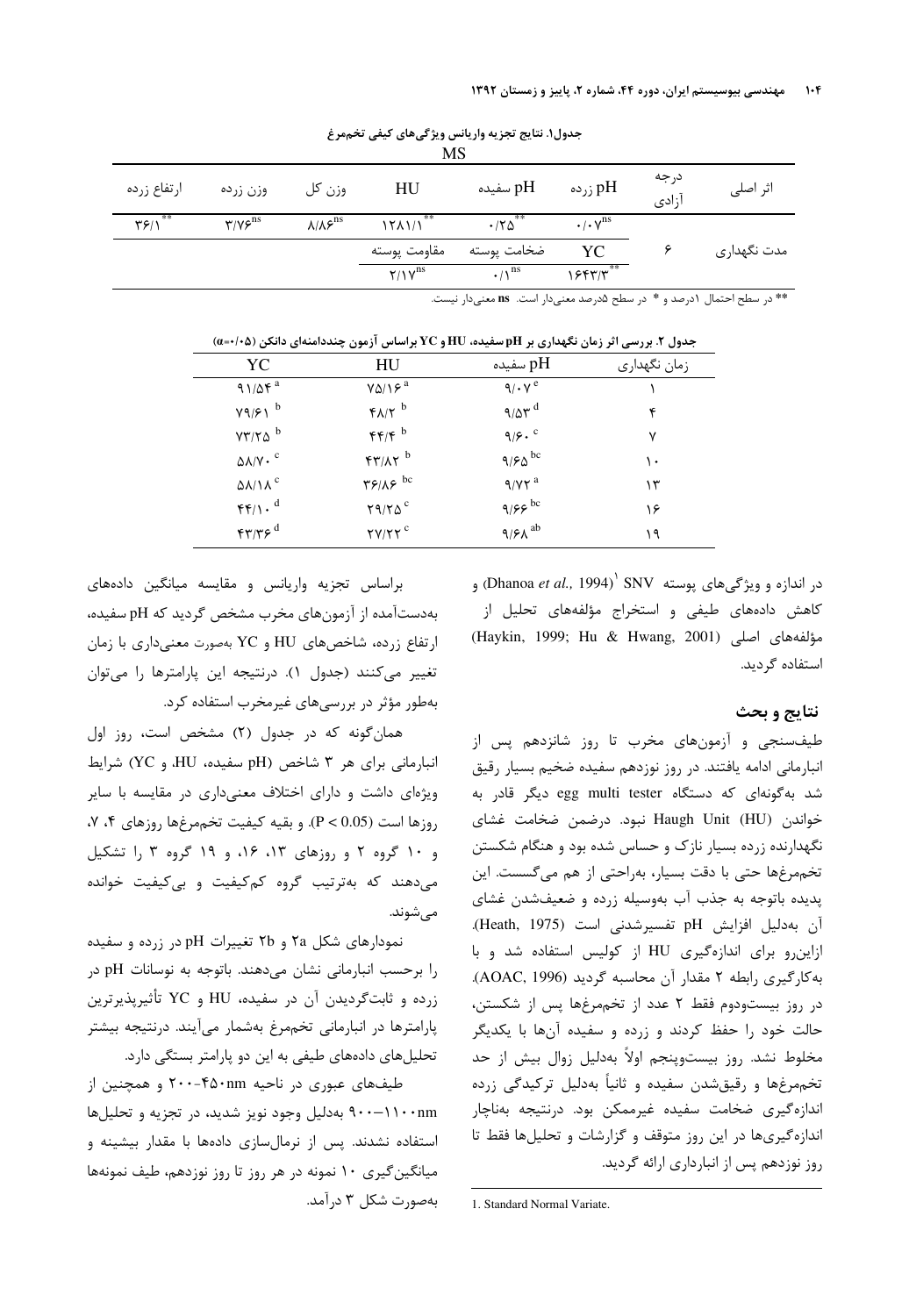

شکل ۲. تغییرات pH در زرده (a) و سفیده (b)



شکل ۳. هفت طیف عبوری از نمونهها تا روز نوزدهم

همان گونه که در شکل ۴ مشخص است، پس از مؤلفه ١٠ نمودار تقریباً همگرا شد و بیش از ۹۵ درصد واریانس دادهها را دار د.

واضح است كه هر دو روش PLSR و PCR با تعداد مؤلفههای بیشتر جواب دقیق تری بهدست میدهند، ولی تعداد مؤلفههای بیشتر در عمل سبب بیشبرازش آ و تعداد کم آنها سبب کمبرازش آ میگردد. ازاین و در عمل باید برای انتخاب تعداد مؤلفههای اصلی، دقت بیشتری صورت پذیرد، زیرا سبب بالارفتن صحت مدل میگردد. از روشهای متداول در تعیین صحت مدل اعمالی و کارامدترین تعداد مؤلفههای اصلی، میتوان به روشهای hold-out cross-validation و bootstrap اشاره کرد (Xiaobo et al., 2007). از این روشها بهوفور در شیمیسنجی استفاده میشود. باتوجه به پژوهشهای انجامشده تمامی روشهای یادشده به یک جواب منتهی می شوند، با این تفاوت که روش cross-validation (که شامل روشهای -Monte k-fold .Carlo وLeave-One-Out است) در مقايسه با روش bootstrap دارای واریانس تئوری بالاتری است. این در حالی

شکل۴. نمودار۲۰ مؤلفه اصلی برحسب درصد واریانس دادهها به دو **PCR و PLSR** و PCR

طيفها بعداز تصحيح با MSC و SNV، بهمنظور استخراج مؤلفههای اصلی به نرمافزار تدوین شده در فضای MatLab منتقل شدند. شایان ذکر است که در برنامه نوشتهشده در فضای MatLab از دو روش PLSR' و PCR<sup>'</sup> استفاده گردید. راه ساده برای تعیین تعداد مؤلفههای اصلی، ترسیم نمودار مؤلفههای اصلی برحسب درصد واریانس دادههاست. ازاین رو ۲۰ مؤلفه اصلی برای طیفهای دادهشده، استخراج گردیدند (شکل ۴).

- 1. Partial Least Squares Regressio
- 2. Principal Components Regression

4. underfitting

<sup>95</sup> Percent Variance Explained in X 90 85 80  $\overline{75}$ 70 - PLSR<br>- PCR  $65$ 6 8 10 12 14<br>Number of Principal Components

<sup>3.</sup> overfitting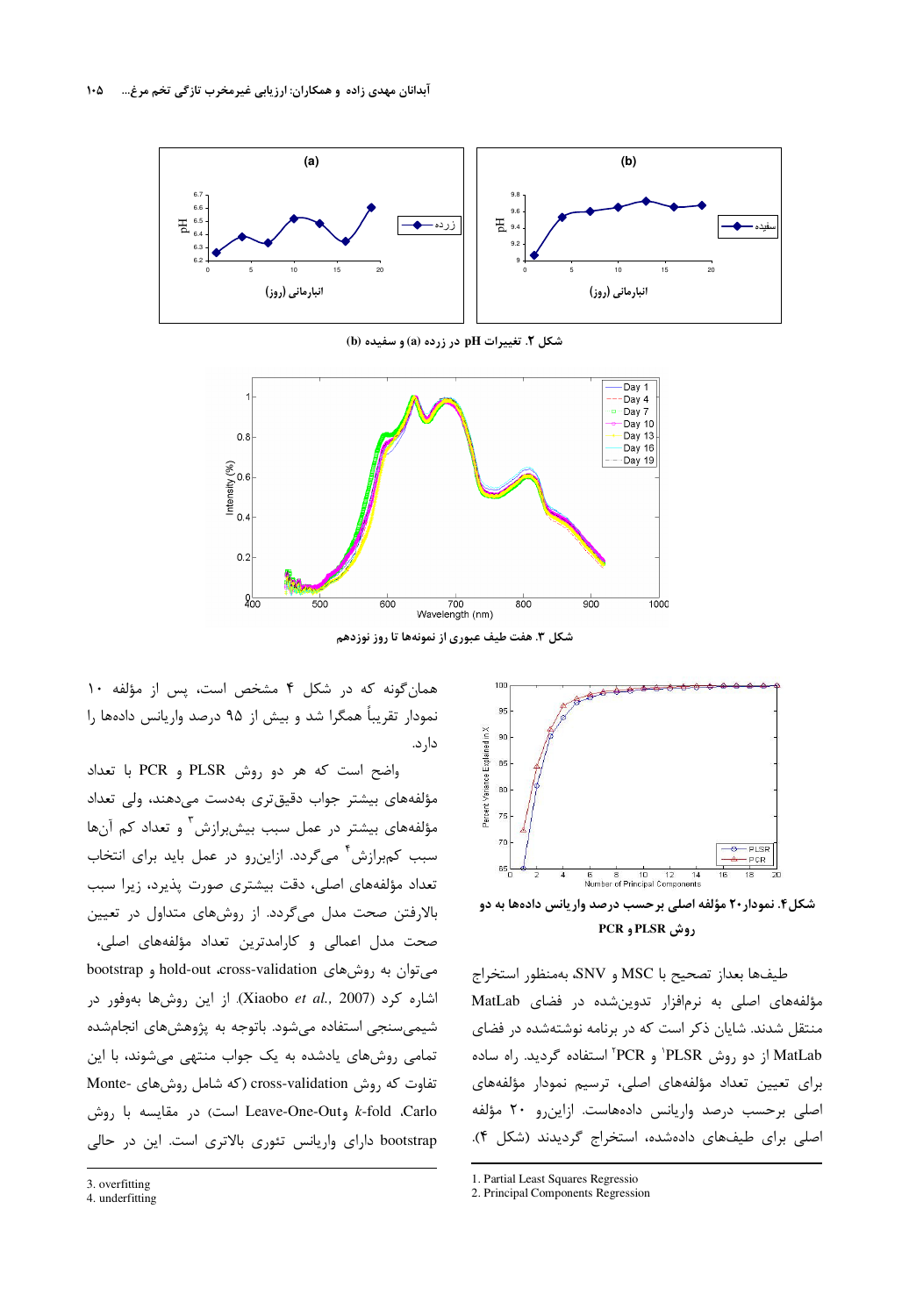است که زمان محاسبات در روش cross-validation طولانی تر cross-validation (Lendasse et al., 2003). بنابراين روش بهدليل واريانس بالاتر در اينجا استفاده شد.

#### تعیین تعداد مؤلفههای اصلی با روش cross-validation

باتوجه به توضیحات فوق، بار دیگر به استخراج مؤلفههای اصلی پرداخته شد، ولی اینبار از روش cross-validation و زیر مجموعه k-fold برای کارامدترین تعداد مؤلفههای اصلی کمک گرفته میشود. مقدار k در اینجا بهروش آزمون و خطا و باتوجه به كمترين خطاى پيشبينى ميانگين مربعات (MSEP<sup>1</sup>) انتخاب گردید. همانطور که در شکل ۵ مشخص است، ۶ مؤلفه اصلی خطای پیشگویی کمتری در مقایسه با دیگر مؤلفههای اصلی دارد. ازاینرو ۶ مؤلفه اصلی اول برای مدل پیشگو انتخاب میشوند. دیگربار مشاهده میشود که مقدار خطای پیشگویی در روش PCR از روش PLSR بیشتر است



توانایی پیشگویی PLSR را می توان با RPD (نسبت عملکرد به انحراف <sup>۱</sup>) بررسیکرد. این ضریب ازطریق تقسیم انحراف معيار بر RMSE پيشكويي بهدست مي آيد McGlone et) al., 2002) این در حالی است که Kemps et al. (2006) ضریب RPD حدود ۲ ,ا برای HU و pH بهدست آوردند. آنها گزارش کردند که این عدد بدین معنی است که تخممرغها را میتوان به ۲ گروه مجزا تقسیم بندی کرد. از سوی دیگر & Williams 1, ۲/۵ (1993) و .RPD(2008) Huang et al. و RPD(2008) دلیل پیشگویی مناسب میدانند. اما مطابق جدول ۱ مقدار RPD بهدست آمده را می توان بهعنوان شاخصی برای طبقهبندی HU نیز درنظر گرفت. مقدار RPD حاصل در پژوهش حاضر با ۶

مؤلفه اصلی برای ضریب زرده و HU بهترتیب ۲/۷ و ۲/۲ است که باتوجه به پژوهشهای فوق پذیرفتنی است. بهمنظور کاهش عملیات و زمان محاسبات و باتوجه به شکل ۶، شش مؤلفه اصلی که بیش از ۹۵ درصد واریانس را دارد، انتخاب شد و نمودار مقدار پیشگویی برحسب پارامتر مشاهدهشده، ترسیم گردید (شكل های ۴ و ۵).



شکل ۶. نمودار مقدار اندازهگیریشده برحسب محاسبهشده برای شاخص HU



شکل۷. نمودار مقدار اندازهگیریشده برحسب محاسبهشده برای شاخص YC

همان گونه که در شکلهای ۶ و ۷ مشاهده میشود، میزان پراکندگی دادهها در روش PCR از روش PLSR بیشتر است که این پراکندگی حاکی از ناتوانایی روش PCR در پیشگویی دقیق دادهها است. البته این ضعف با مقدار  $R^2$  بهدستآمده برای خطا که در روشهای PLSR و PCR بهترتیب ۰/۸۸ و ۰/۶۴ است برای HU و ۱/۸۶ و ۰/۶۲ برای YC بهوضوح توجیهپذیر است و قدرت روش PLSR را در پیشگویی نشان میدهد. بهرغم اینکه مقدار واریانس برای ۶ مؤلفه اصلی در روش PCR از روش PLSR بیشتر است (شکل ۴)، اما روش PLSR پیشگوی بهتری برای پارامتر شده است. البته باتوجه به اینکه در روش PCR فقط پارامتر اندازهگیریشده درنظر گرفته شده است و مقدار

<sup>1.</sup> Mean squared prediction error

<sup>2.</sup> Ratio of Performance to Deviation (RPD)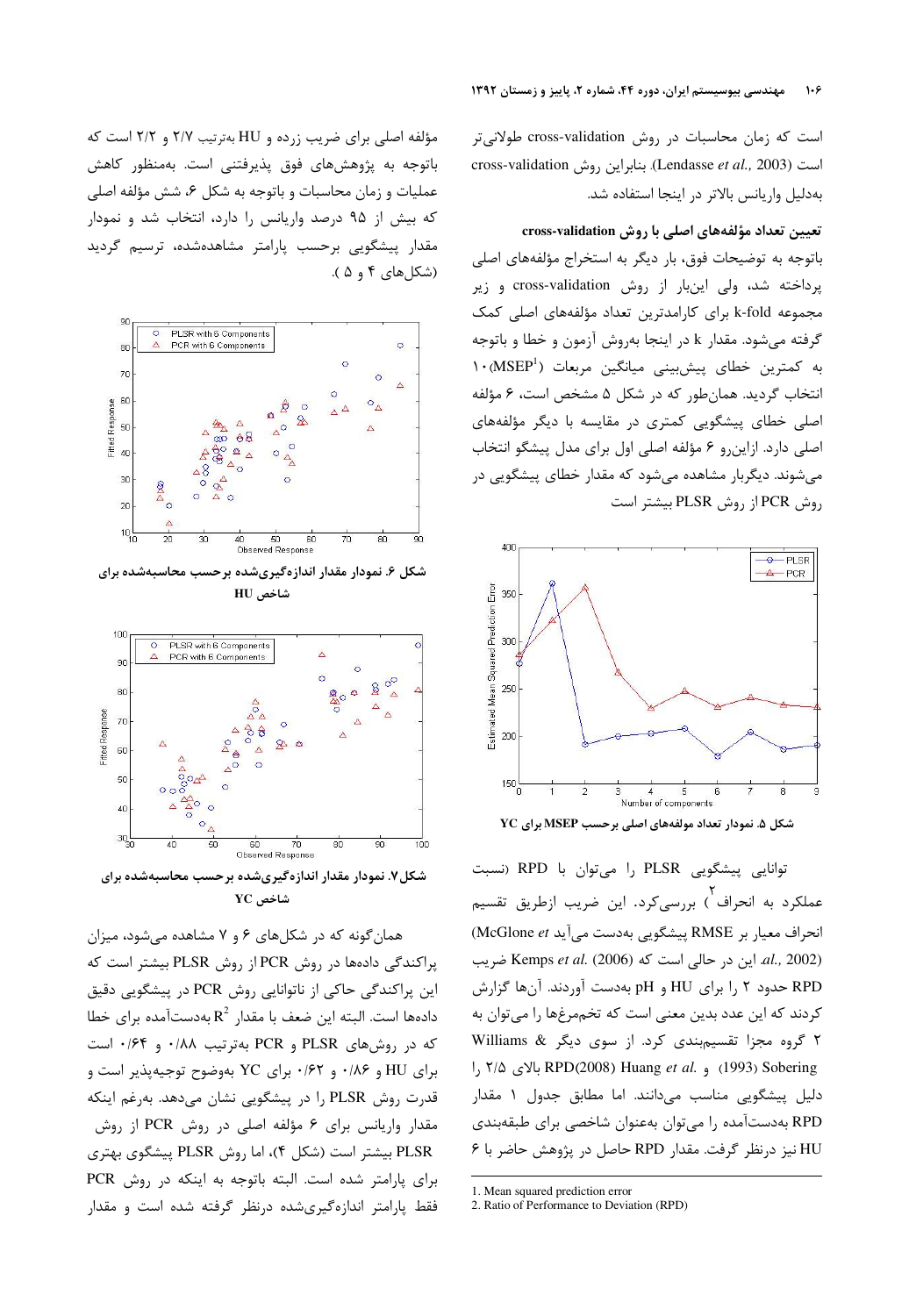خروجی در محاسبات درنظر گرفته نمیشود، این امر توجیه پذیر است. یافتههای بهدستآمده از دو روش PLSR و PCR که نشان از توانایی بالاتر PLSR در پیشگویی دادههای حاصل از آزمایش دارد با یافتههای Frank & Friedman (1993) و  $\emph{R}^2$  در يكراستا است. مقدار 2 $\emph{2001}$  Persson & Wedborg بهدستآمده برای خطای پیشبینی pH در روشهای PLSR

و PCR بهترتیب ۰/۷۸ و ۰/۴۱ است (شکل آن گزارش نشده است.)

#### انتخاب ناحیه مؤثر بر ویژگیهای کیفی تخممرغ

با استفاده از ضرایب رگرسیون در روشهای PLSR و PCR میتوان اطلاعات طیفی که حاوی بیشترین ارتباط با آزمون مخرب است را بهدست آورد<sup>۱</sup> (شکلهای ۸ تا ۱۱).



 $0<sup>th</sup>$  $0.01$  $0.1$  $-1$  $-3$  $000$  $0.02$  $\mathfrak{a}$  $0.0$ ğ ROPV ĝ 0.06  $0.02$  $\theta$  $00i$  $0.04$  $rac{1}{100}$  $rac{1}{200}$  $-605$  $\overline{500}$ 500 600 700 800 900 1000 600  $\begin{tabular}{c} 700 & 800 \\ \hline Vastable \end{tabular}$  $000$ 1000 500 600 700 800 900 1000 Variable  $0.3$  $0.6$  $0.4$  $\hspace{3.7cm} - \hspace{3.7cm}$  <br> 4  $\hspace{3.7cm}$  $\sim$   $\sim$   $\sim$  $0.2$  $0.4$  $0.2$  $0.1$ kaos  $502$ š  $\mathbf{n}$  $\ddot{0}$  $\sigma$  $0.1$  $0.360$  $0.300$  $0.4<sub>100</sub>$ 500 600  $700$  $_{\rm ECO}$  $900$  $500$  $600$  $900$ 700 500  $700$ 800 800 900 600 1000

شکل ۹. نمودار مشارکت نسبی طول موج برای پیشگویی ضریب زرده با روش PLSR برای ۶ مؤلفه اصلی



۱- بهدلیل کمبود فضا در شکلهای ۸ تا ۱۱ از مخفف RCPV بهجای Relative contribution to predicted value استفاده شد.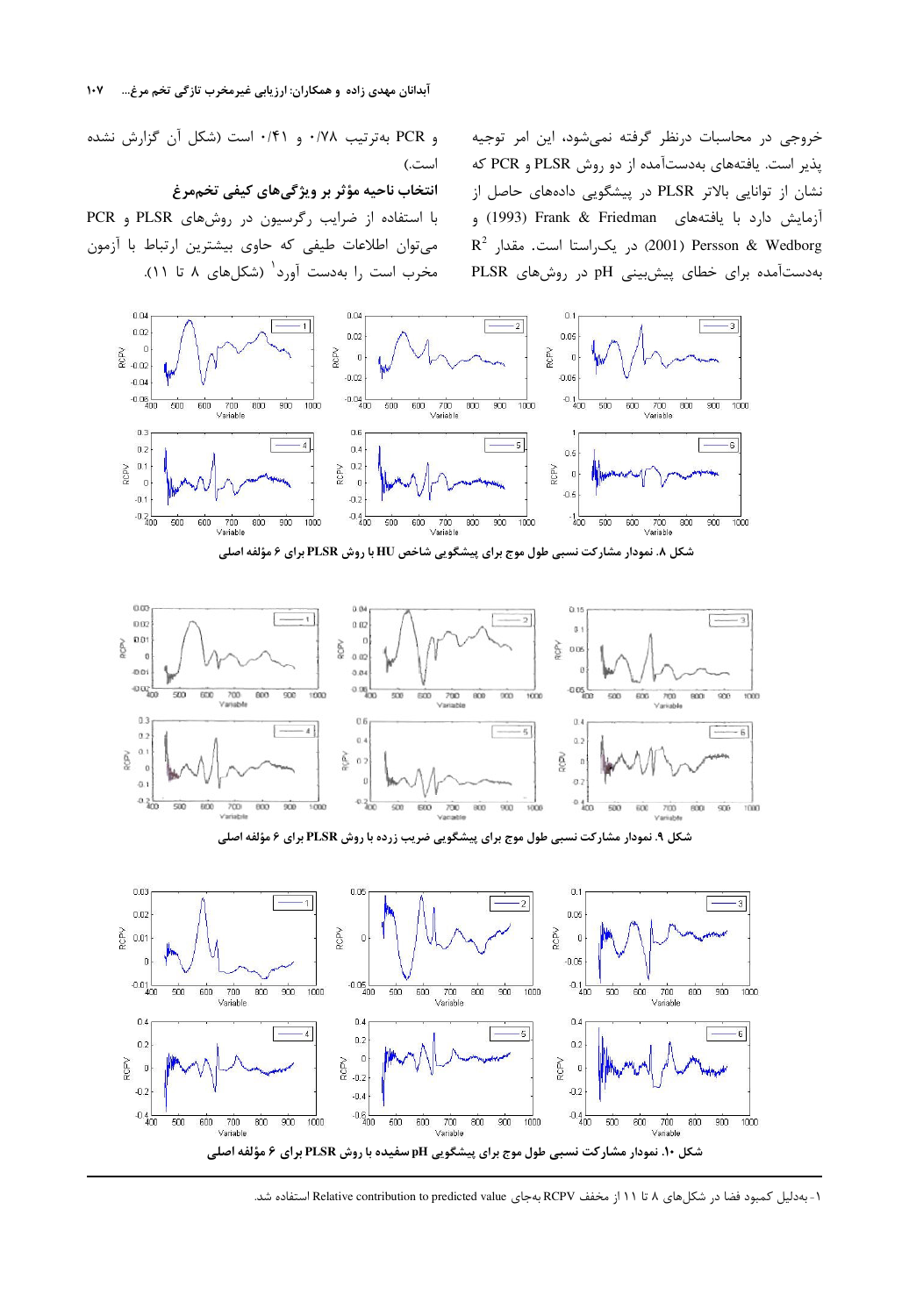#### مهندسی بیوسیستم ایران، دوره ۴۴، شماره ۲، پاییز و زمستان ۱۳۹۲  $\mathsf{L}\cdot\mathsf{A}$





شکلهای ۸ تا ۱۰ برای مشخص کردن مؤثرترین طیف در پیشگویی پارامترهای HU و ضریب زرده و pH برای اولین تا ششمین مؤلفه اصلی با روش PLSR بهدستآمد و ترسیم شدند. همانطور که پیشتر اشاره شد در روش PCR خروجی دراستخراج مؤلفهها بیاثر است از این رو برای هر ٣ پارامتر

برای بررسی دقیق نمودارها مؤثرترین طول موج در HU، YC، و pH، ٣ شاخص مذکور در شکل ١٣ ترسيم گرديدند. شایان ذکر است که نمودار ترسیمشده فقط برای ۶ مؤلفه اصلی است.

مذکور نمودار رسمشده یکسان است.

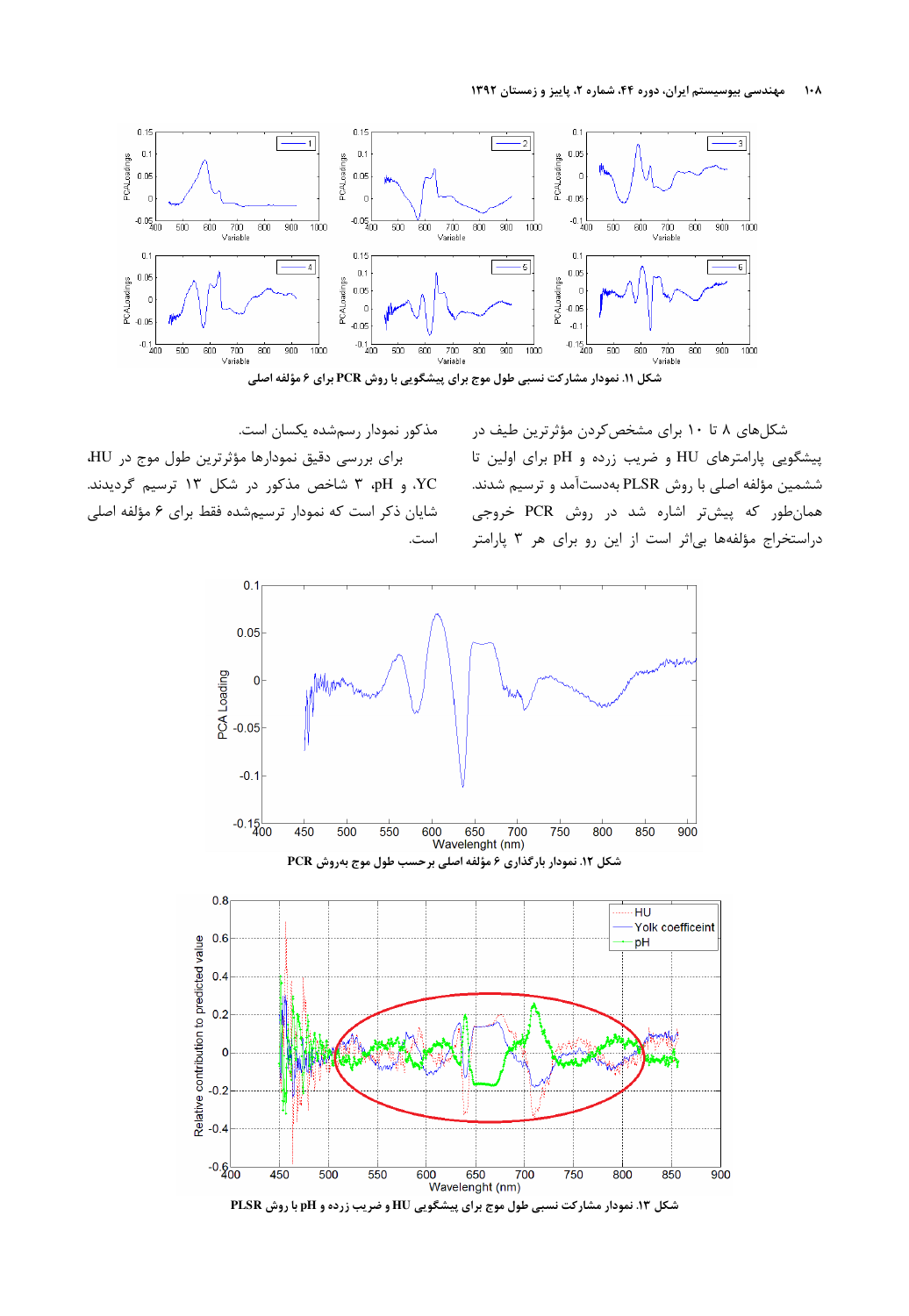ناپایدار میشود و سبب نازکشدن سفیده و درپی آن کاهش HU می شود (Robinson & Monsey, 1972). این ضریب میان pH و YC كمتر مى شود و به مقدار ٠/٧۴- كاهش مى يابد. ازسوى ديگر، برخلاف انتظار ترسيم HU برحسب pH اين همبستگی بالا را نشان نمیدهد (شکل ۱۴ و رابطههای ۴، ۵، و



شكل ١٤. تغييرات HU با HU، (a) pH با YC (d) ، و YC برحسب pH

 $Y(a) = -65.20x + 666.7$   $(R^2 = 0.70)$  (\* (ابطه)  $(R^2 = 0.65)$  ( $\phi$ ابطه ۵)  $Y(b) = 0.76x - 5.19$  $Y(c) = -62.91x + 665.4$   $(R^2 = 0.58)$   $(6.91x + 665.4)$ محور X در رابطههای ۴، ۵، و ۶ بهترتیب YC ،pH، و pH است.

# طبقهبندي تخممرغها براساس تغييرات pH

باتوجه بهاینکه پژوهشگران قبلی، pH را پارامتر مؤثری بهعنوان شاخصی برای کیفیت سفیده معرفی میکنند، به بررسی و طبقهبندی آن پرداخته میشود. باتوجه به اینکه در pH زرده

مطابق شکلهای ۱۲ و ۱۳ در بازه nm ۴۰۰-۵۰۰ تغییرات در طول موج تأثیری بر روند پیشگویی پارامترهای بررسی شده نداشت. روند تأثیر گذاری در طول موج از ۵۱۲ am شروع وتا حدود طول موج ۸۲۰ ادامه می یابد. این مسئله نشان میدهد که بیشترین اطلاعات در بازه ۸۲۰nm-۵۱۰ قرار دارند. در پژوهش .Liu et al (2007) بيشترين تغييرات در ناحيه طیفی ۴۰۰-۵۲۰nm مشاهده شد. در این ناحیه با افزایش انبارمانی نور عبوری از تخممرغ کاهش داشته و ارتباط بالایی میان طیف عبوری با HU مشاهده شده است. اما این نکته نیز شایان ذکر است که این پژوهش، در بازه طیفی محدود ۴۰۰-۵۸۰nm انجام پذیرفته است. درضمن، واکنش قهوهایشدن نیز بر طیف عبوری از تخممرغ تأثیر میگذارد. این واكنش كه بهعنوان شاخص زوال است سبب توليد ملانويدنس قهوهای می شود که در ناحیه ۷۰۰-۷۰۰mm بیشترین جذب را دارد (Burley & Vadehra, 1989). این نکته حاکی از این مسئله است که ناحیه بهدستآمده در پژوهش حاضر ارتباط بالاترى با شيمى زوال در مقايسه با تحقيق .Liu et al. (2007) دارد. پیکهای قرارگرفته در ناحیه بالاتر از ۹۶۰nm) ۷۵۰nm .۷۶) مربوط به مشاركت آب (پيوند O-H) است Matcher et) al., 1994). در این ناحیه تشابه دو نمودار HU و ضریب زرده بسیار شایان توجه است. درضمن دو نمودار ذکرشده با pH نیز دارای روند مشابهی هستند، با این تفاوت که نمودار pH قرینه دو نمودار HU و YC است. با نگاهی به ماتریس ضرایب همبستگی<sup>۲</sup> سه نمودار این مسئله بیشتر واضح میگردد (شکل  $(1)^6$ 

(رابطه ٣)

|                          |  | $HU$ $YC$ $pH$      |  |
|--------------------------|--|---------------------|--|
| correlation coefficient= |  | $HU = 1$ 0.82 -0.89 |  |
|                          |  | $YC$ 0.82 1 -0.74   |  |
|                          |  | $pH -0.89 -0.74 1$  |  |

مطابق ماتریس ضرایب همبستگی ۳ مشخص میگردد که میان HU و ضریب زرده همبستگی بالایی وجود دارد (٠/٨٢) ولی این ضریب میان HU و pH بالاتر است که حاکی از ارتباط بیشتر این دو پارامتر با یکدیگر است. دلیل وجود علامت منفی هم این است که با افزایش انبارمانی میزان HU کاهش می یابد، درحالی که pH افزایش می یابد. دلیل این پدیده آن است که با ovomucin-lysozyme در طول انبارمانی کمپلکس ovomucin-lysozyme

<sup>1.</sup> melanoidins

<sup>2.</sup> correlation coefficient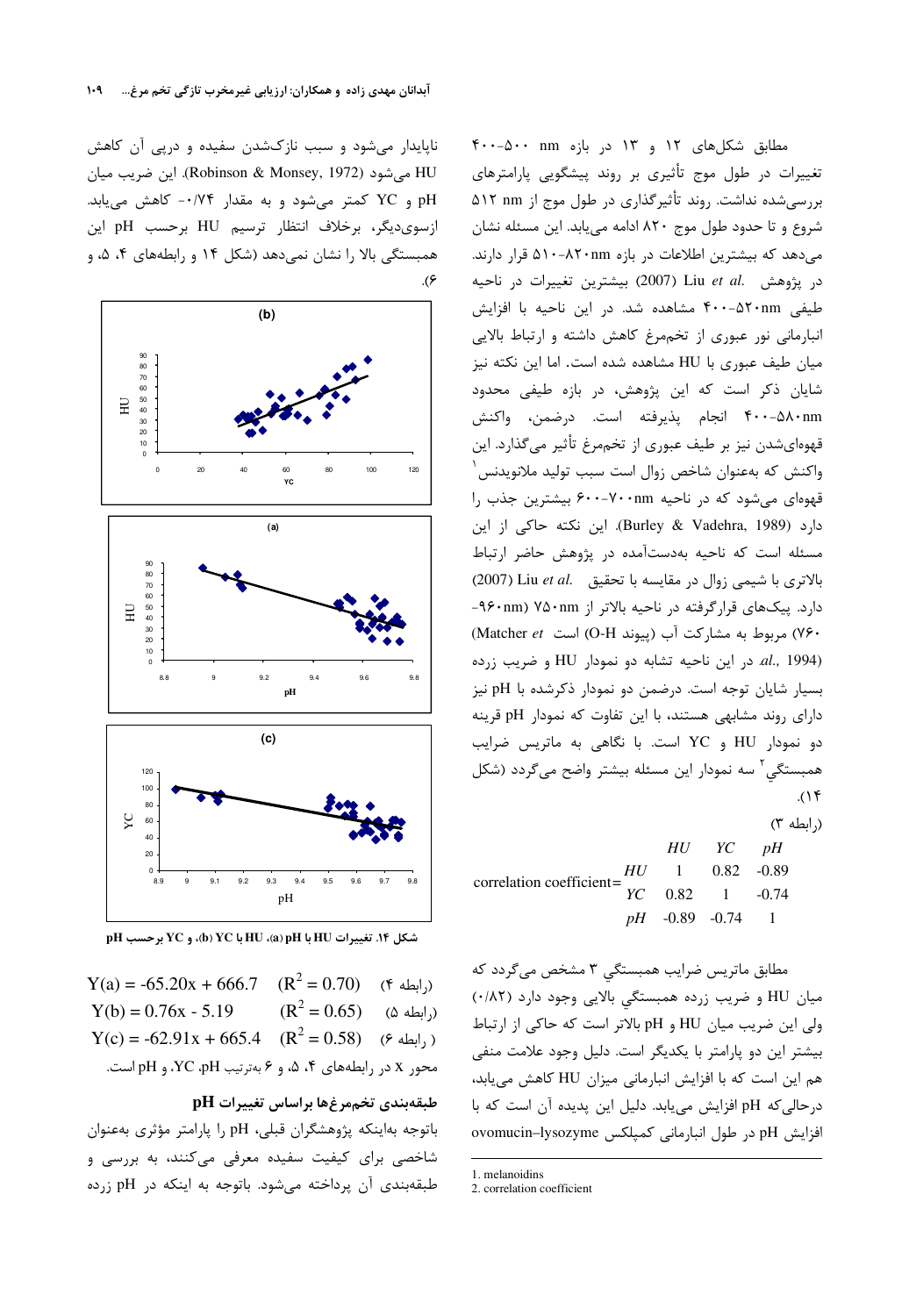تغییر معنیداری مشاهده نشد، فقط به pH سفیده پرداخته میشود. در پژوهشها گزارش شده است که pH تخممرغ در زمان تخم گذاری حدود ۷/۶ است و در هنگام انبارداری تا حدود ۹/۵ افزایش می یابد که البته این تغییرات با گذشت زمان ثابت شده است و یا حتی بعد از یک دوره انبارداری طولانی، اندکی كاهش مى يابد (Lapao et al., 1999). همچنين ميانگين تغييرات pH سفيده در كمترين حالت بين ٧/٥ تا ٨/٥

(Kemps et است که در چند روز نخست انبارداری روی می دهد Kemps et) al., 2006) این پدیده در پژوهش حاضر بهطور کامل مشاهده نشد، زيرا pH نمونهها بلافاصله بعداز تخم گذارى در كمترين حالت ٨/٩۵ به دست آمد و تا ١٩ روز بعد از انبارماني به ٩/٧٧ افزایش یافت. باتوجه به جدول pH ۲ به ۳ گروه ۲ تقسیمبندی گردید و برنامهای براین اساس تدوین و به طبقهبندی طیفهاباتوجه به ۳ بازه مذکور پرداخته شد (شکل ۱۵).



شکل ۱۵. دستهبندی تخممرغ برحسب pH به ۳ گروه تخممرغ با کیفیت(a)، کمکیفیت (b)، و بیکیفیت (c)

مطابق شکل ۱۵ گروه ۱ که دارای کمترین میزان pH بود تخم مرغ باکیفیت، گروه ۲ با pH میانه کم کیفیت، و دریایان گروه ۳ با pH بالا تخممرغ بی کیفیت خوانده شد. از میان کل نمونهها ۱۴درصد آن در گروه اول، ۳۱درصد در گروه دوم، و ۵۴ درصد آن در گروه سوم جای داشتند. شایان ذکر است که فقط تخمهرغهای روز اول در گروه تخمهرغهای باکیفیت قرار گرفتند. این مسئله نشان می دهد که در دمای ۳۷<sup>۰</sup>C-۲۳ رطوبت ۲۵درصد بعد از گذشت ۴ روز، pH شدیداً افزایش مے یابد و این امر سبب کاهش کیفیت تخم مرغها مے شود.

. جمع بندي

• انبارمانی تخممرغها در شرایط محیط در تابستان (در دمای  $\tau^{\circ}\texttt{C}$  و رطوبت ۲۵ $\pm$ ۲۵درصد) توصیه نمیشود و تخممرغها باید بهمنظور کاهش سرعت زوال در یخچال نگهداری شوند؛

> for apple disorder classification. Comput. Electron. Agric., 50, 148-161.

- Bamelis, F. (2003). Non invasive assessment of conductance and eggshell different developmental stages during incubation of eggs. PhD thesis, No. 587, FLTWB, KU Leuven.
- Burley, R., & Vadehra, D.V.(1989). The albumen: chemistry, in The Avian Egg. Chemistry and Biology. Wiley, New York, pp. 65-128
- ضریب زرده شاخص مناسبی برای بیان کیفیت تخممرغ است؛
- pH سفیده، ارتفاع زرده، شاخصهای HU و YC بهصورت معنی داری در طول زمان تغییر میکنند (P<0.05). درنتيجه اين پارامترها را مى توان بهطور مؤثر در بررسی های غیرمخرب تازگی تخممرغ استفاده کرد؛
- $\bullet$ HU و YC تأثيرپذيرترين شاخص در انبارماني تخممرغ بەشمار مى آيند؛
- مؤلفه اصلی دادههای طیفی، بیش از ۹۵ درصد واریانس را در خود جای میدهد؛
- میزان پراکندگی دادهها در روش PCR از روش PLSR بیشتر است که این پراکندگی حاکی از ناتوانایی روش PCR در پیشگویی دقیق روند تغییرات پارامترهاست؛
- در ناحيه طيف سنجى UV-IR مؤثرترين طول موج بر پارامترهای مخرب از ۵۱۰nm شروع شد و تا حدود طول موج ۸۲۰nm ادامه می بابد.

# **REFERENCES**

- Anton M., Martinet, V., Dalgalarrondo, M., Beaumal, V., David-Briand, E., & Rabesona, H. (2003). Chemical and structural characterization of lowdensity lipoproteins purified from hen egg yolk. Food Chem., 83, 175-83
- AOAC (1996). Official methods of analysis. Washington, DC: Association of Official Analytical Chemists.
- Ariana, D. P., Shrestha, B. P., & Guyer, D. E. (2006). Integrating reflectance and fluorescence imaging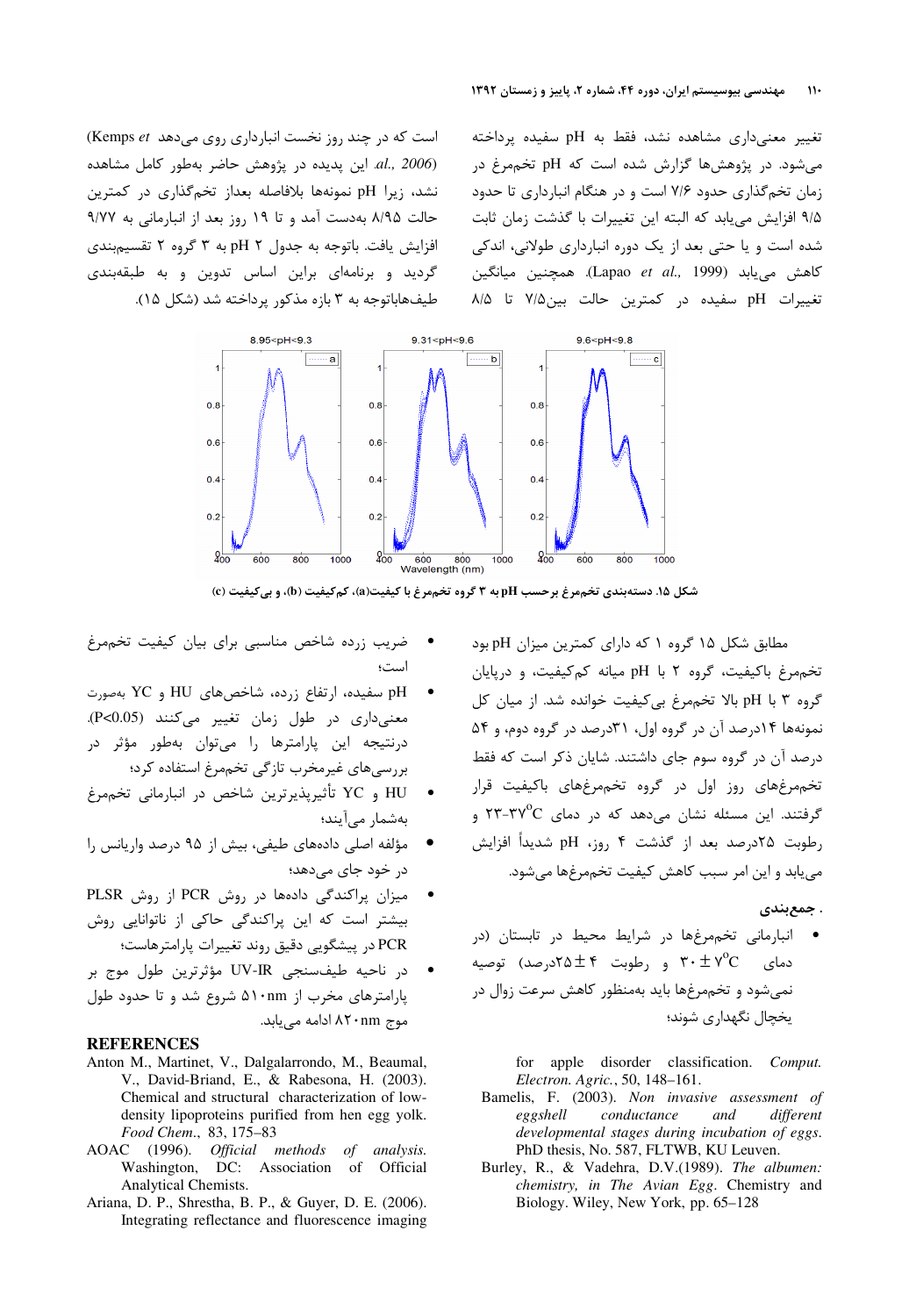- Campo, J. L., Gil, M. G., Munoz, I., & Alonso, M. (2000). Effects of breed, hen age and egg storage on the indirect prediction of the albumen quality, Arch Geflugelkd*,* 64, 109–114.
- Dhanoa, M. S., Lister, S. J., Sanderson, R., & Barnes, R. J. (1994). The link between Multiplicative Scatter Correction (MSC) and Standard Normal Variate (SNV) transformations of NIR spectra. *Journal of Near Infrared Spectroscopy*, 2, 43-47.
- Dutta, R., Hines, E. L., Gardner J. W., Udrea, D. D, & Boilot, P. (2003). Non-destructive egg freshness determination: an electronic nose based approach. *Measurement Science Technology*, 14, 190–198.
- Frank, I., & Friedman, J. (1993). A statistical view of some chemometrics regression tools, *Technometrics*, 35, 109-135.
- Karoui, R., Kemps, B., Bamelis, F., De Ketelaere, B., Mertens, K., Schoonheydt, R., Decuypere, E., & Baerdemaeker, J. D. (2006a). Development of a rapid method based on front face fluorescence spectroscopy for the monitoring of egg freshness: 1-evolution of thick and thin albumens. *European Food Research and Technology*, 223, 303–312.
- Karoui, R., Kemps, B., Bamelis, F., De Ketelaere, B., Mertens, K., Schoonheydt, R., Decuypere, E., & De Baerdemaeker, J. (2006b). Development of a rapid method based on front face fluorescence spectroscopy for the monitoring of egg freshness: 2-evolution of yolk. *European Food Research and Technology*, 223, 180–188.
- Haykin, S. (1999). Neural Networks a Comprehensive Foundation. Prentice-Hall, Inc.
- Heath, J. L. (1975). Investigation of Changes in Yolk Moisture. *Poultry Science*, 54, 2007–2014.
- Hu, H. Y., & Hwang, J. N. (2001). *Handbook of neural network signal processing.* CRC Press LLC.
- Huang, A., Li, G., Fu, F., & Fei, B. (2008). Use of Visible and Near Infrared Spectroscopy to Predict Klason Lignin Content of Bamboo, Chinese Fir, Paulownia, and Poplar. *Journal of Wood Chemistry and Technology*, 28(3), 194-206
- Kemps, B., Bamelis, F., De Ketelaere, B., Mertens, K., Tona, K., Decuypere, E., G De Baerdemaeker, J. (2006). Visible transmission spectroscopy for the assessment of egg freshness. *Journal of the Science of Food and Agriculture*, 86, 1399–1406.
- Lapão, C., Gama, L. T., & Chaveiro Soares, M. (1999). Effects of broiler breeder age and length of egg storage on albumen characteristics and hatchability. *Poultry Science*, 78, 640-645.
- Lastinger, A. W., & McLendon, B. D. (1976). Inspection of light transmission as a measure of egg fertility. *ASAE Paper*. No: 76- 3032.
- Lendasse, A., Wertz, V., & Verleysen, M. (2003). Model Selection with Cross-Validations and Bootstraps – Application to Time Series Prediction with RBFN Models. Artificial Neural Networks and Neural Information Processing — ICANN/ICONIP 2003, Istanbul, Turkey, 573– 580.
- Liu, Y., Ying, Y., Ouyang, A., & Li, Y. (2007). Measurement of internal quality in chicken eggs

using visible transmittance spectroscopy technology. *Food Control*, 18, 18–22.

- Lu, R., & Peng, Y. (2006). Hyperspectral scattering for assessing peach fruit firmness. *Biosyst. Eng.* 96, 161–171.
- Matcher, S. J., Cope, M., Delpy, D.T. ( 1994 ). Use of the water absorption spectrum to quantify tissue chromophore concentration changes in near infrared spectroscopy. *Physical Medical Biology Journal*, 39 , 177 – 196.
- McGlone, V.A., Jordan, R. B., & Martinson, P. J. (2002). Vis/NIR estimation at harvest of pre- and post-storage quality indices for ''Royal Gala'' apple. *Postharvest Biology and Technology*, 25, 135-44.
- Moons, E., Sinnaeve, G., & Dardenne, P. (2000). Nondestructive visible and NIR spectroscopy measurement for determination of apple internal quality. *Acta Hort.* 517, 441–448.
- Narushin, V. G. (1997). Non-destructive measurements of egg parameters and quality characteristics. *World's Poult. Sci. J.*, 53, 141–153
- Norris, K. H. (1996). History of NIR, *Journal of Near Infrared Spectroscopy*., 4, 31–37.
- Osborne, B.G., Fearn, T., & Hindle, P. H. (1993). Near infrared calibration II. *In*"Practical NIR spectroscopy with applications in food and beverage analysis". (DDavid Browning ed.). Harlow: Longman Scientific and Technical.
- Park, B., Abbott, J. A., Lee, K. J., Choi, C. H., & Choi, K. H. (2003). Near-infrared diffuse reflectance for quantitative and qualitative measurement of soluble solids and firmness of Delicious and Gala apples. *Trans. ASAE,* 46, 1721–1731.
- Persson, T., & Wedborg, M. (2001). Multivariate evaluation of the fluorescence of aquatic organic matter. *Analytica Chimica Acta*., 434, 179–192.
- Robinson, D. S., & Monsey, J. B. (1972). Change in the composition of ovomucin during liquefaction of thick egg white. *Journal of the Science of Food and Agriculture*, 23, 29–38.
- Rossi, M., Casiraghi, P., Primavesi, L., Pompei, C., & Hidalgo, A. (2009). Functional properties of pasteurised liquid whole egg products as affected by the hygienic quality of the raw eggs. LWT - *Food Science and Technology*, 1–6.
- Schmilovitch, Z., Hoffman, A., Egozi, H., & Klein, E. (2002). Determination of egg freshness by NNIRS (near-near infrared spectroscopy), presented at EurAgEng, Budapest, paper No. 02- AP-023.
- Schwagele, F., Poser, R., & Krockel, L. (2001). Application of low-resolution NMR spectroscopy of intact eggs – measurement of quality<br>determining physical characteristics, characteristics, *Fleischwirtschaft,* 81, 103–106
- Sekeroglu, A., & Altuntas, E. (2009). Effects of egg weight on egg quality characteristics. *J. Sci. Food Agric*., 89, 379–383
- Seregely, Z., Farkas, J., Tuboly, E., & Dalmadi, I. (2006). Investigating the properties of egg white pasteurised by ultra-high hydrostatic pressure and gamma irradiation by evaluating their NIR

آبدانان مهدی زاده و همکاران: ارزیابی غیرمخرب تازگی تخم مرغ… ۱۱۱